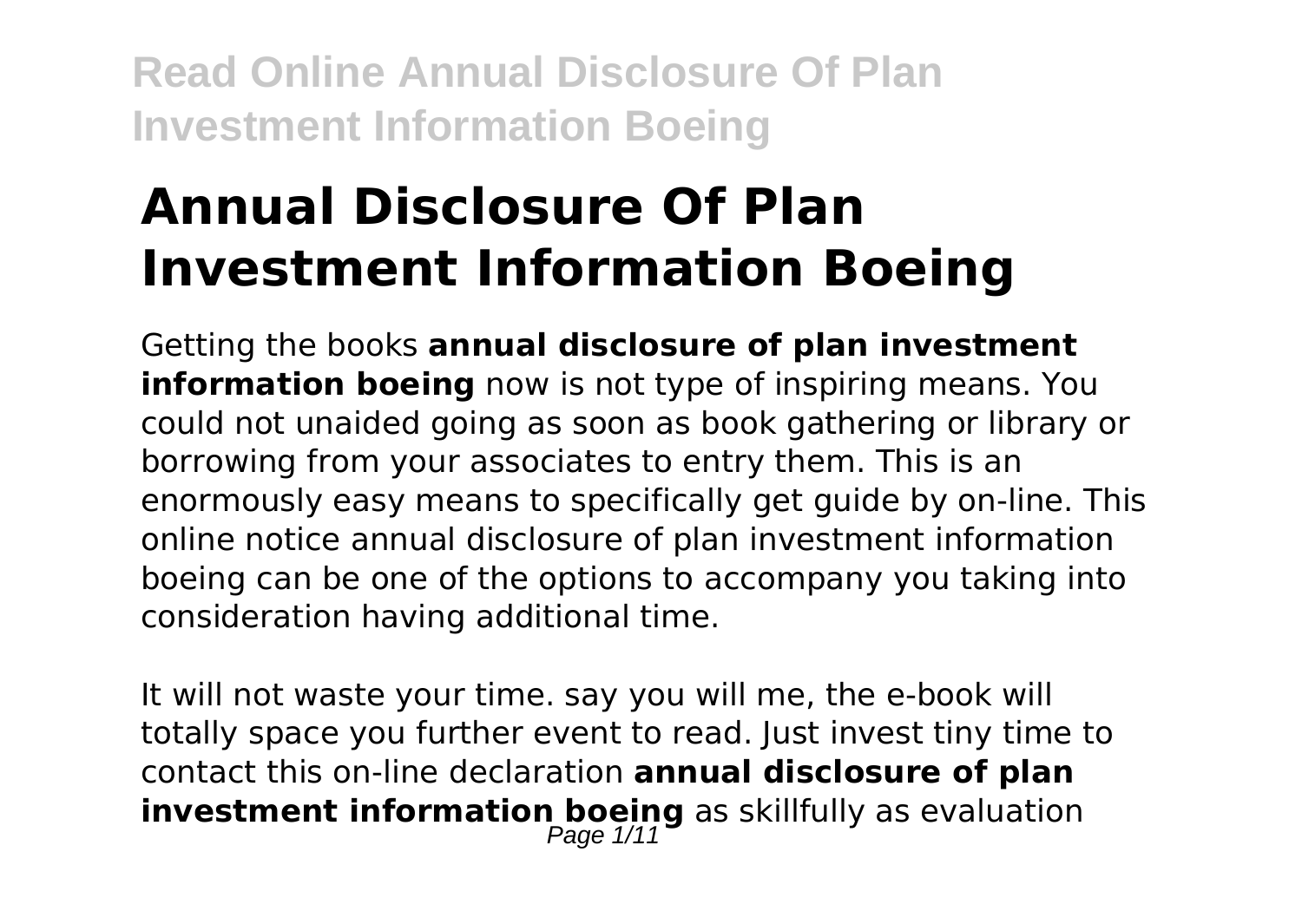them wherever you are now.

Consider signing up to the free Centsless Books email newsletter to receive update notices for newly free ebooks and giveaways. The newsletter is only sent out on Mondays, Wednesdays, and Fridays, so it won't spam you too much.

#### **Annual Disclosure Of Plan Investment**

An IRA plan administrator must provide a disclosure statement to the IRA owner at least seven days before the IRA is established or at the time the IRA is established if the IRA owner is given...

#### **Disclosure Statement**

annual operating expenses (as an expense ratio and a dollar amount). The investment-related disclosures must be provided in a chart or other format that facilitates comparison. The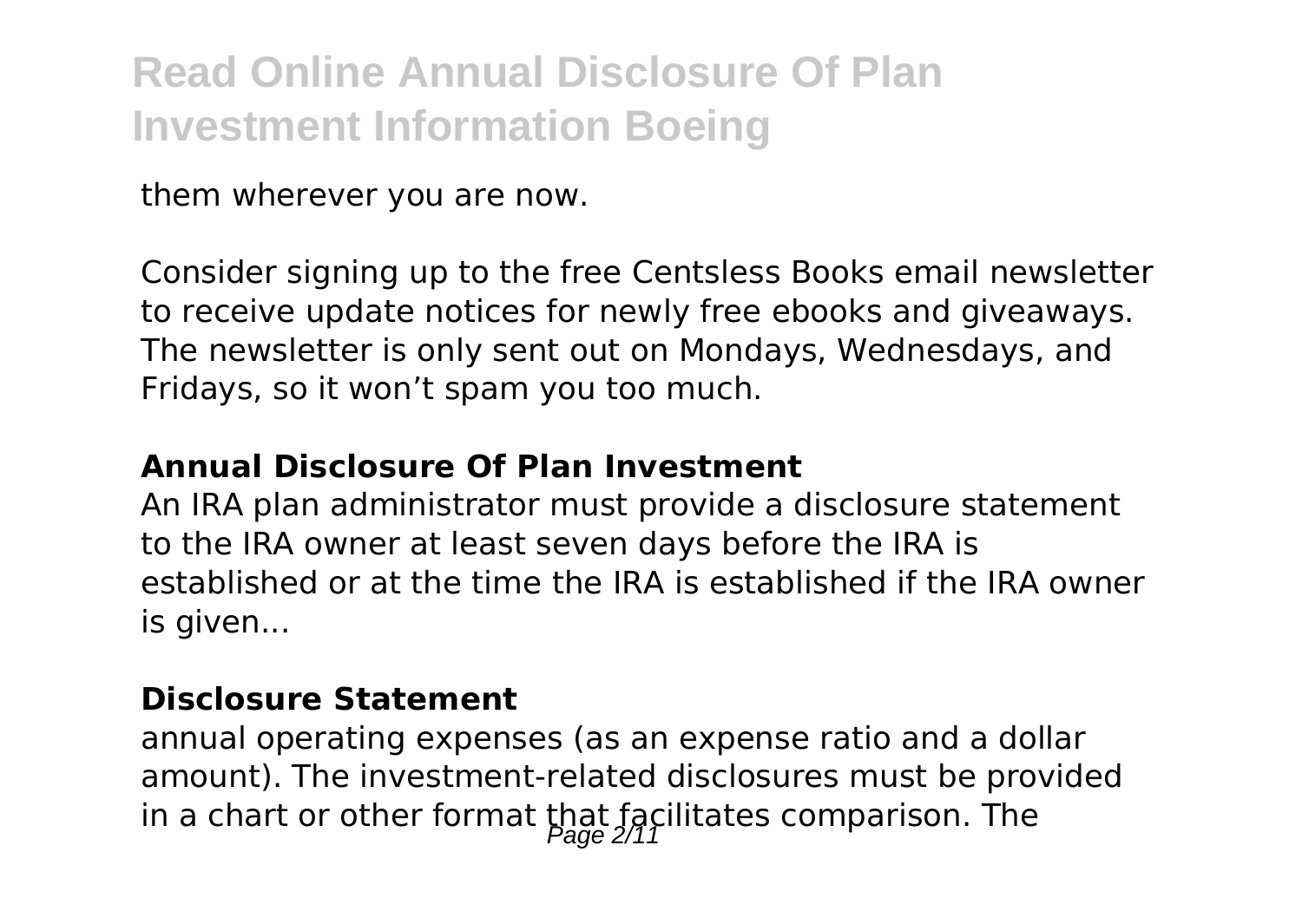Department of Labor provided a sample chart (see www.dol.gov/ebsa/participantfeerulemodelchart.doc). The chart must include a statement that fees and expenses are only one of several factors to consider when investing but also that they can significantly affect investment performance.

#### **Plan And Investment Disclosure Requirements | Seyfarth ...**

The Annual Investment Disclosure has two parts. Part I consists of performance information for VIP investment options. This part shows you how well the investments have performed in the past. Part II shows you the fees and expenses you will pay if you invest in an investment option.

#### **Annual Disclosure of Plan Investment Information**

The Annual Disclosure Document describes the investment structure of the Program: the investment options, fees and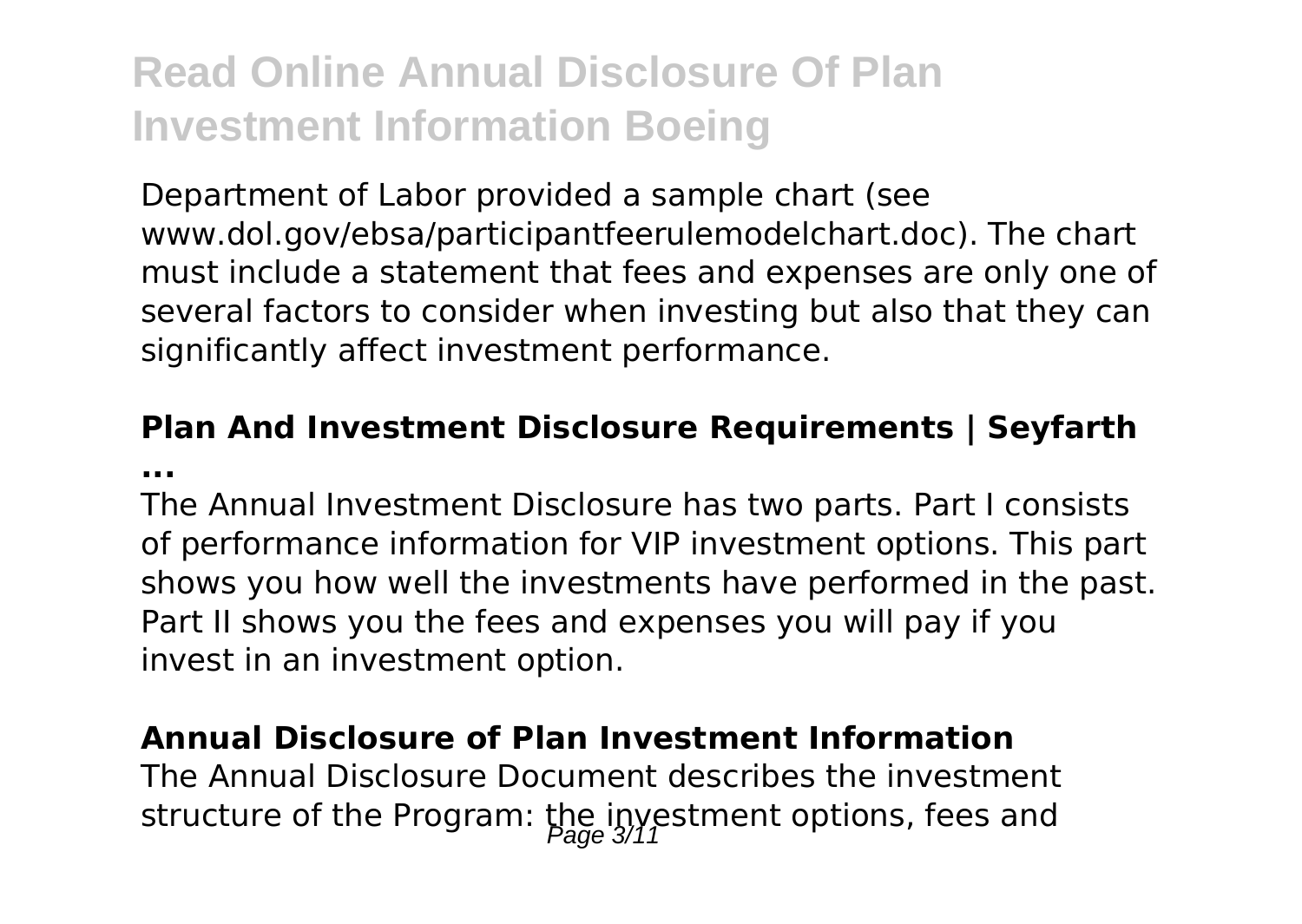administrative procedures. As Plan Administrator, you will need to reference the Annual Disclosure Document (or refer plan participants to the Annual Disclosure Document) to answer participant questions about the investment options.

#### **Important Plan Documents | ABA Retirement Funds**

By establishing a mandatory, uniform set of disclosure rules, the DOL hopes to ensure that all participants have access to the information they need to make informed decisions regarding management of their plan accounts and investment of their retirement savings.

#### **Summary of Fee Disclosure Regulations for Plan Sponsors**

**...**

The investment of plan assets is a fiduciary act governed by the fiduciary standards of section 404 (a) (1) (A) and (B) of the Employee Retirement Income Security Act of 1974, as amended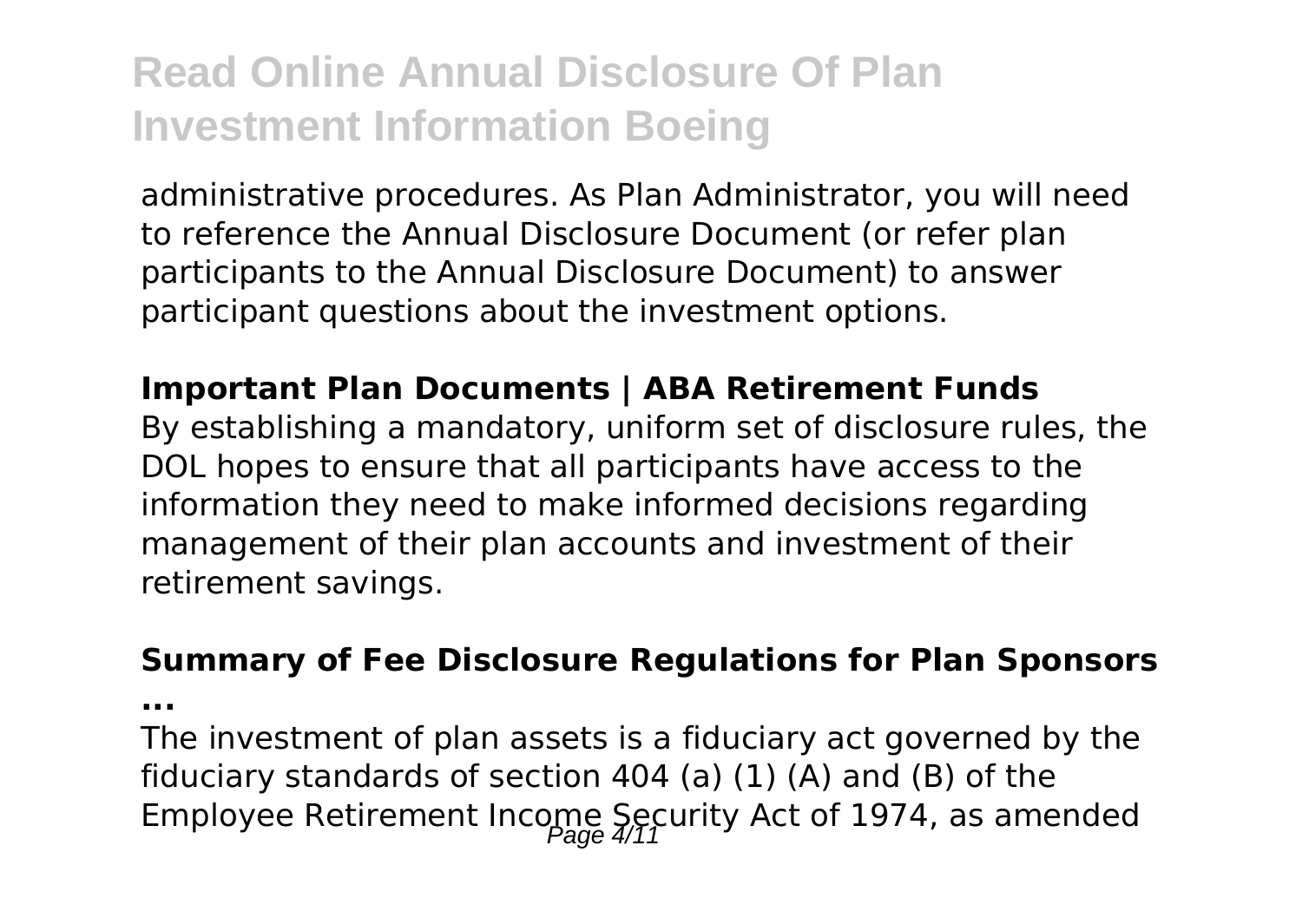( ERISA ), 29 U.S.C. 1001 et seq. (all section references herein are references to ERISA unless otherwise indicated). Pursuant to section 404 (a) (1) (A) and (B), fiduciaries must discharge their duties with respect to the plan prudently and solely in the interest of participants and beneficiaries.

**29 CFR § 2550.404a-5 - Fiduciary requirements for ...** A Look at 401(k) Plan Fees Understanding Your Retirement Plan Fees Maximize Your Retirement Savings - Tips on Using the Fee and Investment Information From Your Retirement Plan A Look at 401(k) Plan Fees Video ...

#### **Retirement Plan Fee Disclosures | U.S. Department of Labor**

Retirement Plan Reporting and Disclosure. Retirement plans must file certain forms and reports with the IRS and the Department of Labor and send out notices to plan participants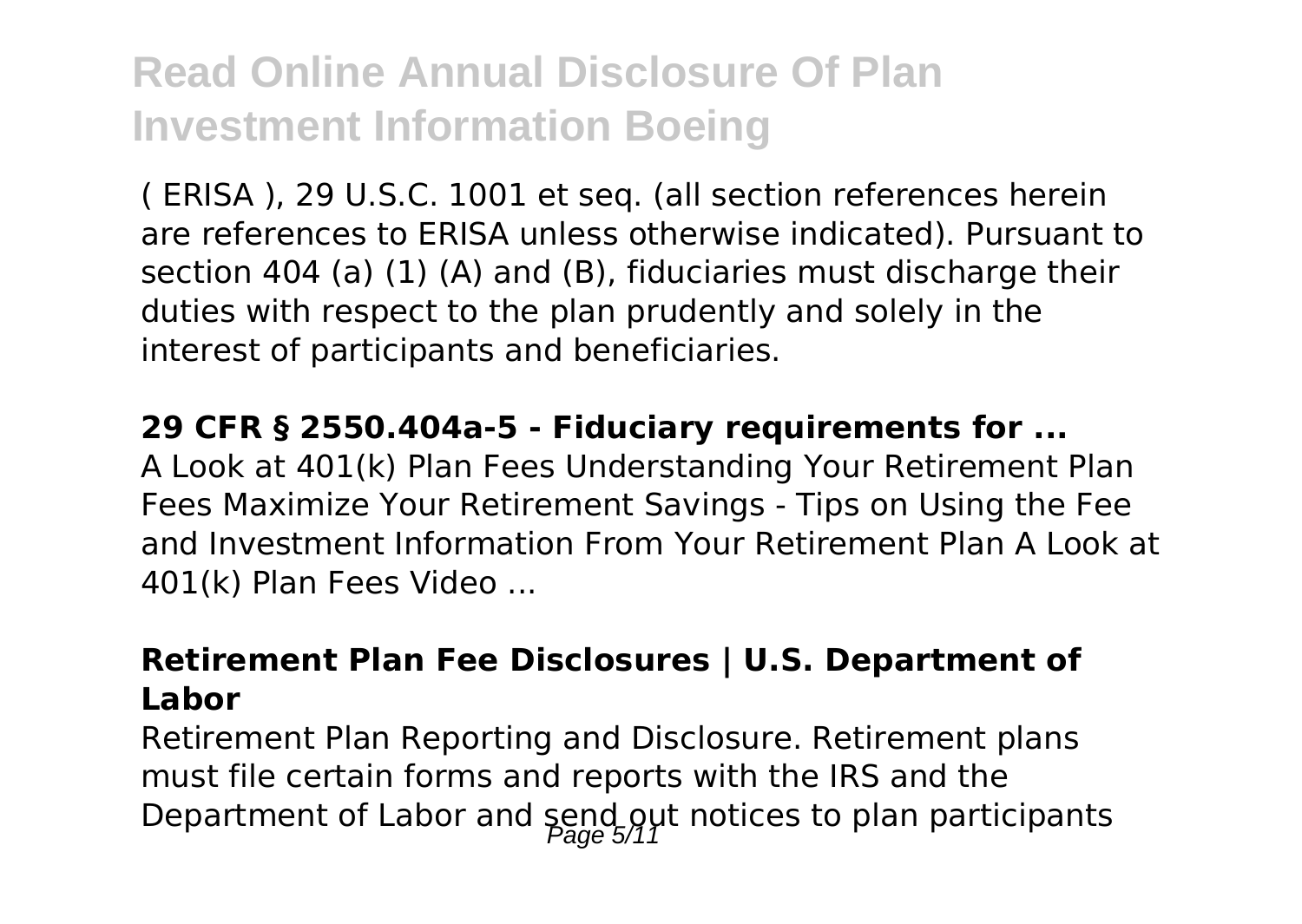and certain others. Different reporting and disclosure requirements apply depending on the type of plan and the plan's circumstances.

#### **Retirement Plan Reporting and Disclosure | Internal ...** Important Information About Your Investment Funds, Fees, and Other Expenses for the FRS Investment Plan—Annual Fee Disclosure Statement The Florida Retirement System (FRS) Investment Plan is a great way to build savings for your future. Through the Investment Plan you get:

#### **The FRS Investment Plan: Information About Your Investment ...**

March 2015. Direct Final Rule Provides Flexibility for the Timing of Annual Disclosures to Workers in 401(k)-Type Retirement Plans. The Department of Labor's Employee Benefits Security Administration (EBSA) published in the Federal Register a direct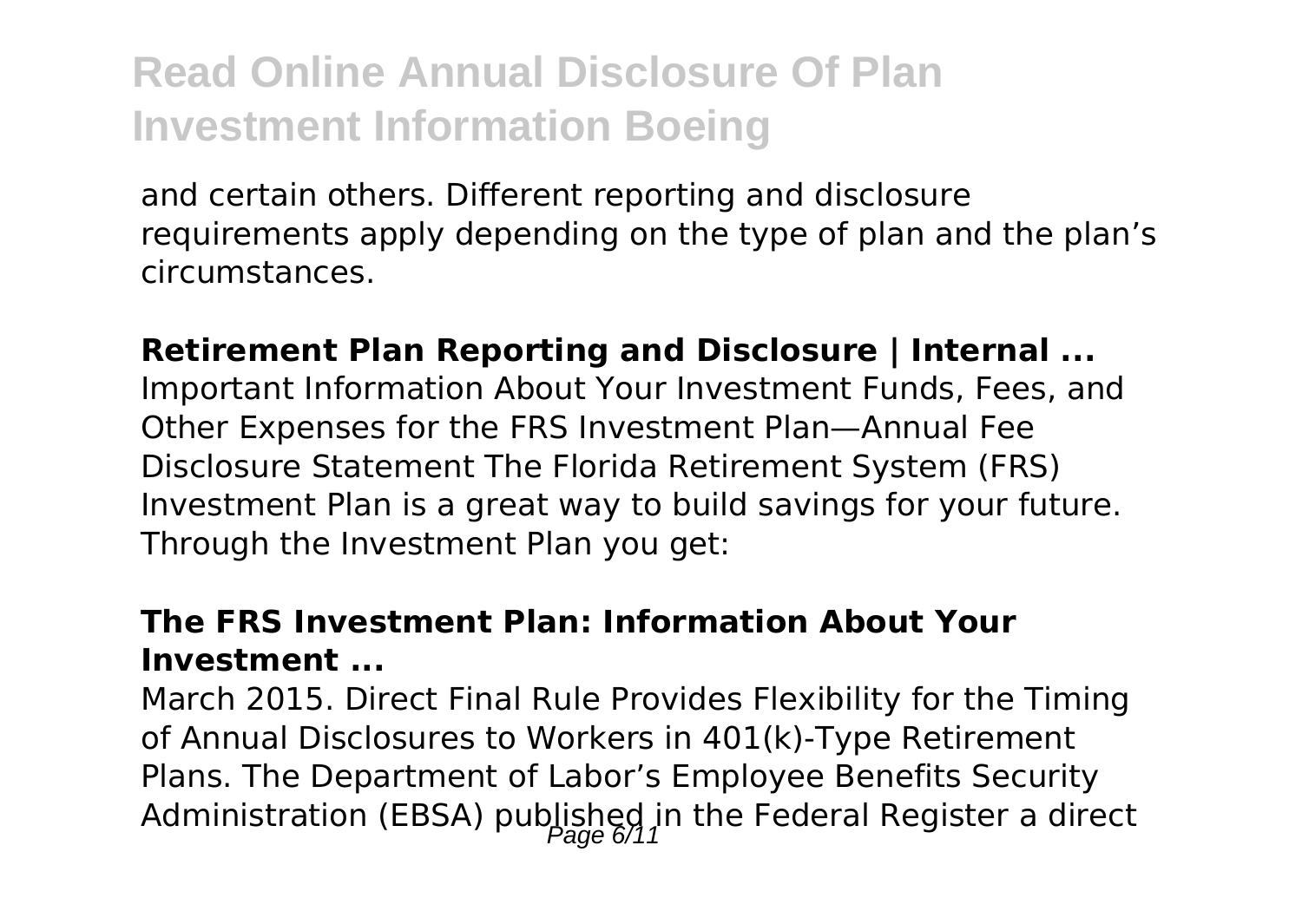final rule that makes a technical amendment to the "participantlevel fee disclosure regulation.". The rule provides plan administrators with a two-month grace period to furnish required annual disclosures concerning plan and investment ...

#### **Fact Sheet - DOL**

PENNSYLVANIA 529 INVESTMENT PLAN DISCLOSURE STATEMENT DATED DECEMBER 2015 . The following information describes important changes and is supplemental to the PA 529 IP Disclosure Statement dated December 2015. Please keep this supplement with your plan ... Total Annual Asset-Based Fee 1 year 3 years 5 years 10 years

#### **INVESTMENT PLAN - PA529**

This document contains a final regulation under the Employee Retirement Income Security Act of 1974 (ERISA) that requires the disclosure of certain plan and investment-related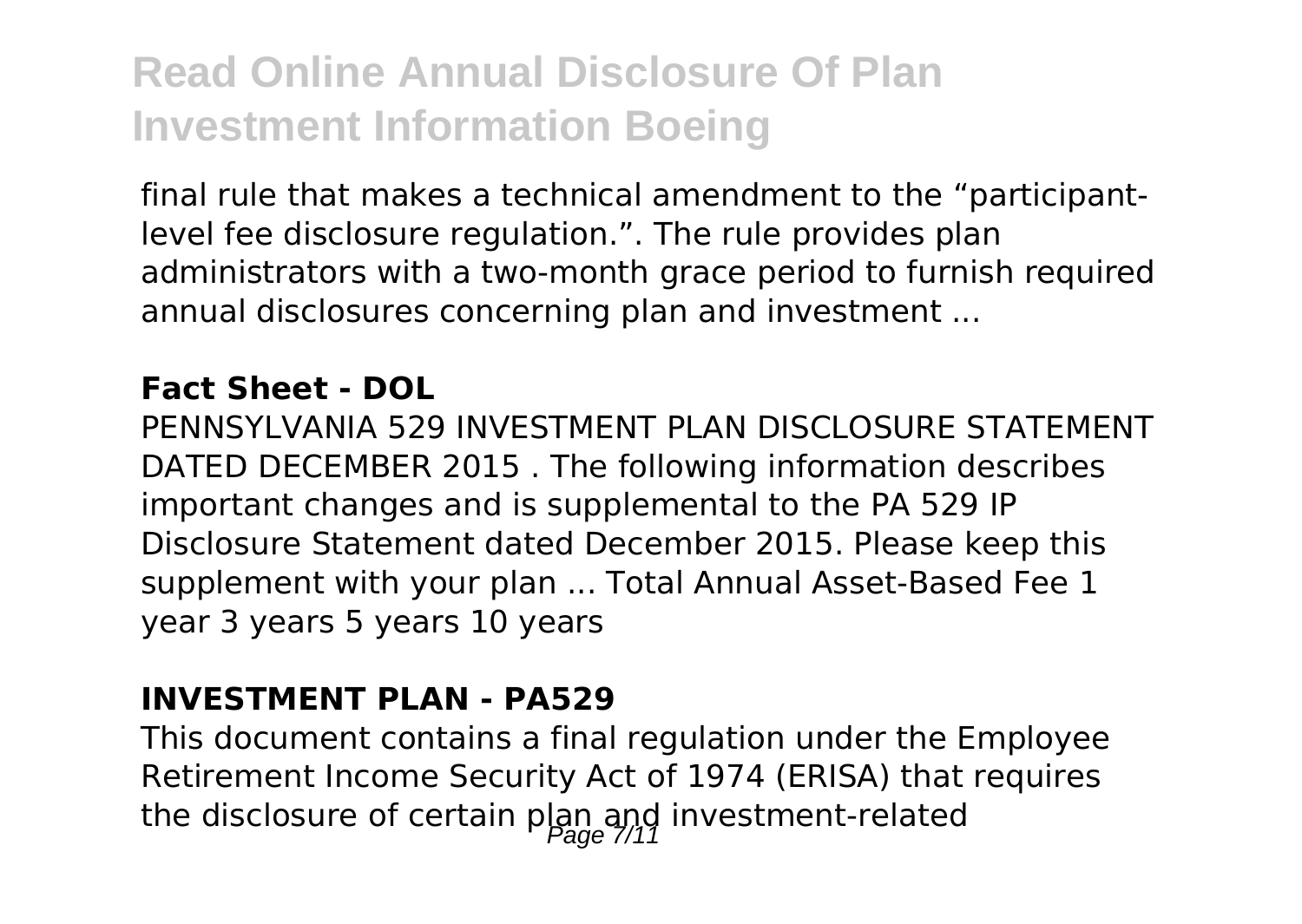information, including fee and expense information, to participants and beneficiaries in participant-directed individual account plans (e.g., 401 (k) plans).

#### **Federal Register :: Fiduciary Requirements for Disclosure**

**...**

Calendar Plan Year: 9/30 (12/15 with 5500 filing deadline extension) Non-calendar-year plans: 2 months following the deadline for filing Form 5500. Annual Fee Disclosure Notice Discloses plan fees for all covered service providers and provides plan investment information. Plan investments must report expense ratios as well as performance information.

**A Simple Guide to 401(k) Participant Disclosures - RPG ...** Fee Disclosure Content. The annual fee disclosure notice from plan sponsors to participants must include certain fee-related plan and investment information, including: A statement as to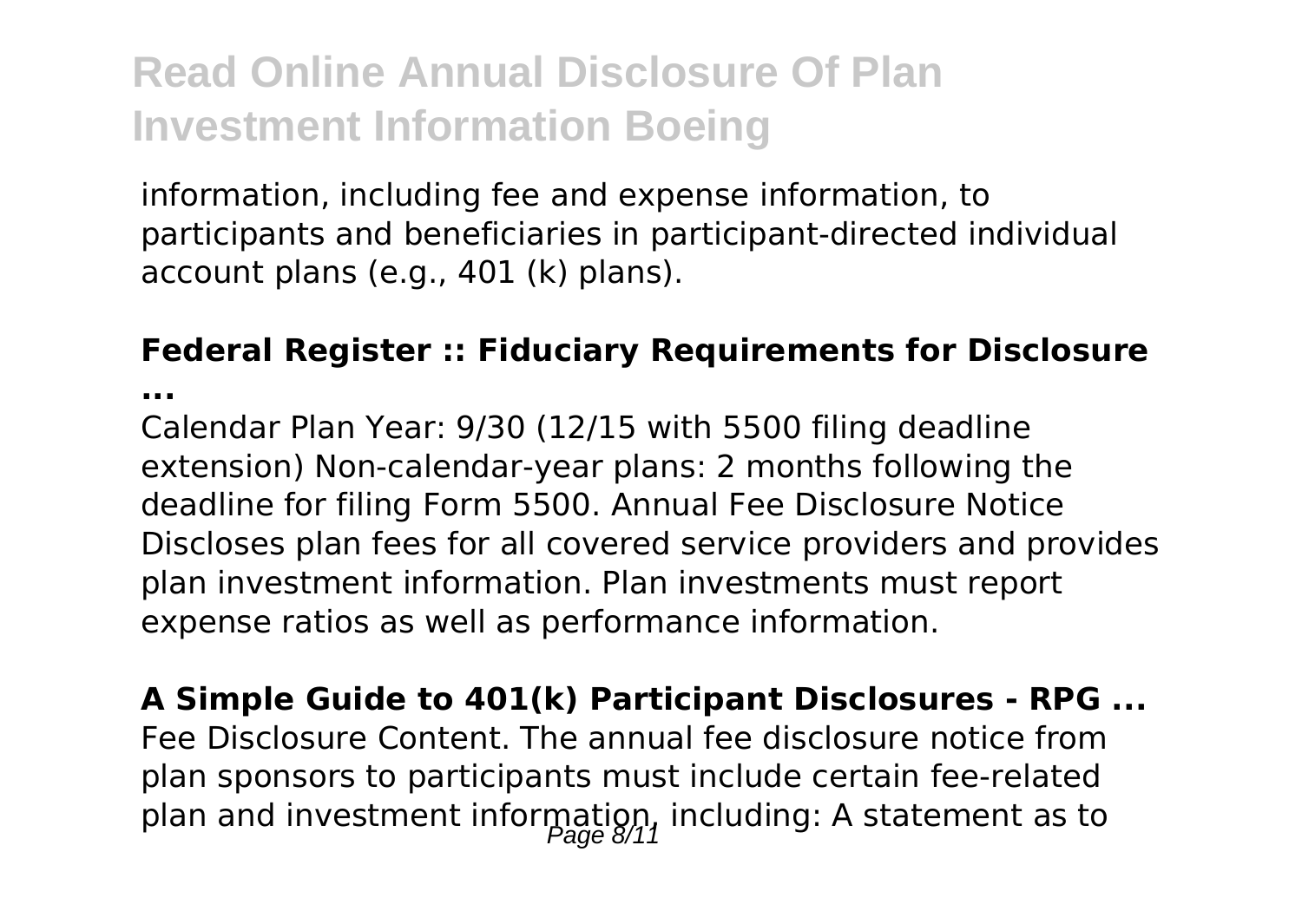whether participants may direct their own investments, or limitations on the participant's ability to direct investments;

#### **401(k) Participant Fee Disclosures — ComplianceDashboard ...**

In its 2010 participant disclosure rule for participant-directed individual account plans (Regulation 404a-5), the US Department of Labor (DOL) required that certain disclosures be provided on or before the date that a participant can first direct his or her investments and "at least annually thereafter."

#### **DOL Amends Timing Requirement for Participant-Directed**

**...**

MetLife 401(k) Plan Annual Fee Disclosure Statement Important Information about Your Investment Funds, Fees, and Other Expenses The MetLife 401(k) Plan (the "Plan" or "401(k) Plan") is a great way to build savings for your future.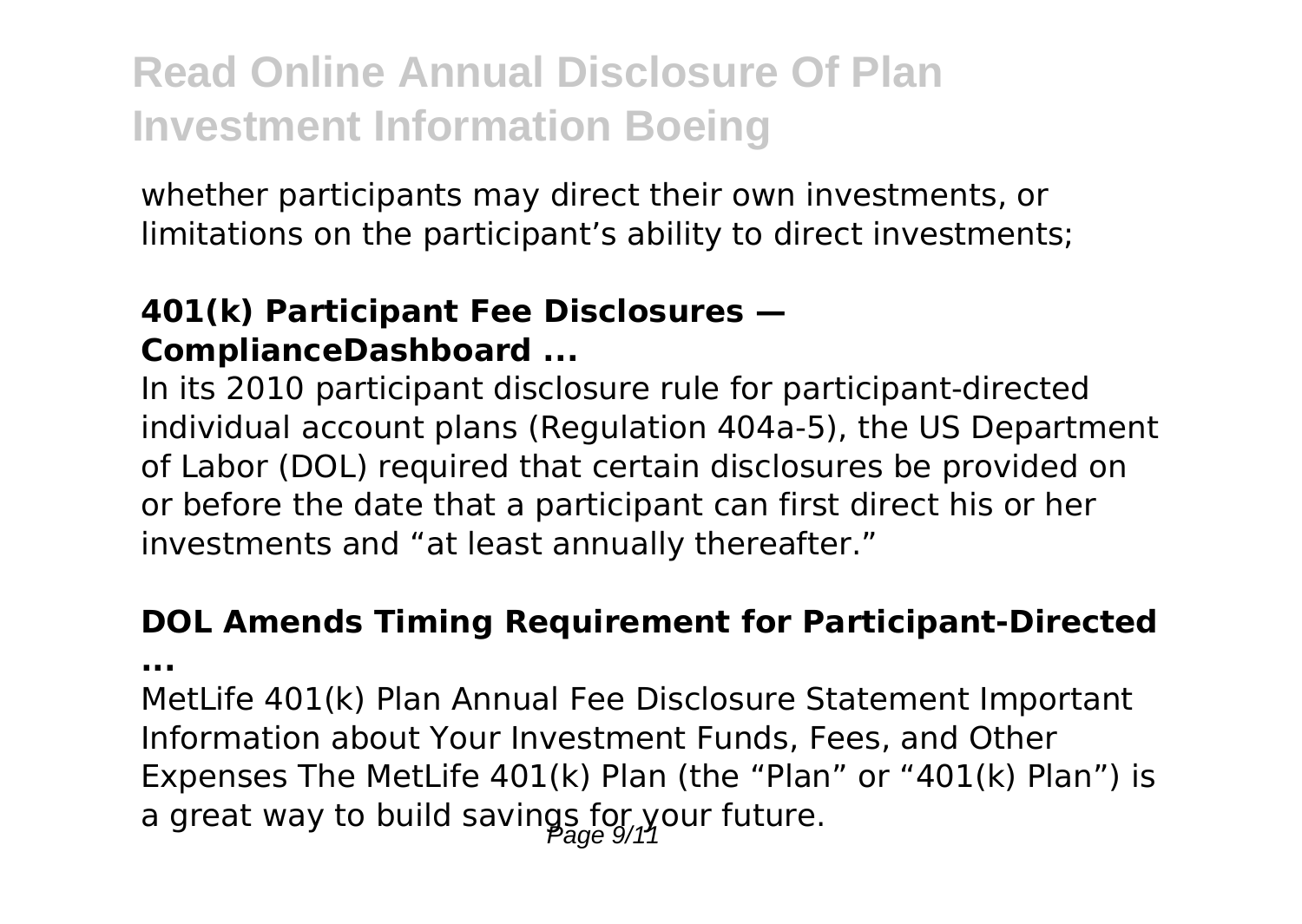### **MetLife 401k 2020 Annual Fee Disclosure Statement**

The European Commission on Tuesday published its annual enlargement package assessing the implementation of reforms in the countries aspiring to join the European Union (EU), together with a plan ...

#### **EU adopts investment plan | The Herald**

SKOPJE – EU Commissioner for Enlargement Olivér Várhelyi presented the Economic and Investment Plan and annual report on North Macedonia to the Prime Minister Zoran Zaev and the President Stevo Pendarovski during his official visit to Skopje today. "We need to concentrate on getting the Plan implemented so we change the landscape of the country […]